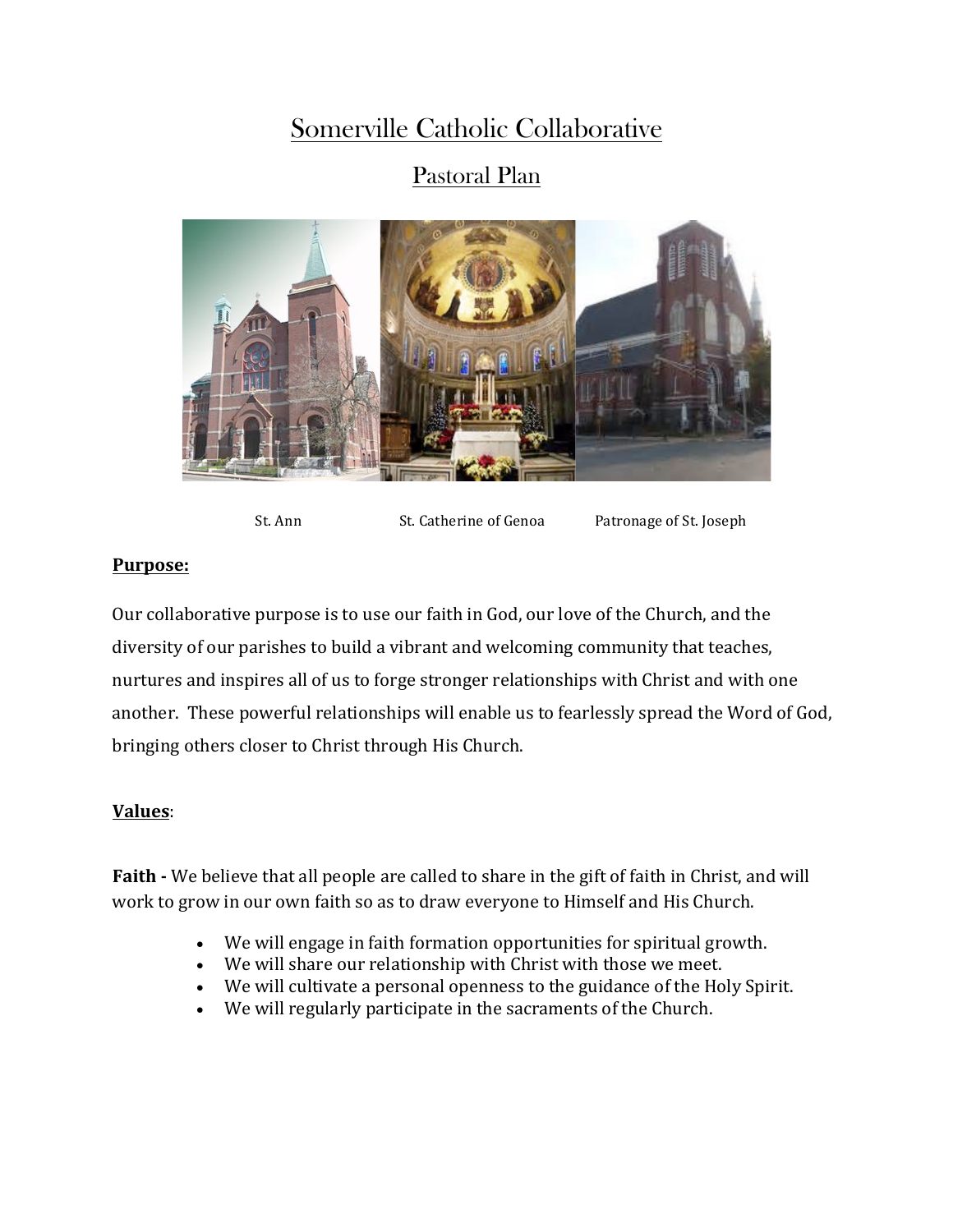**Hospitality-** We recognize that we, as a diverse community, are the Face of Christ and His Church to those we meet, and look to maintain a welcoming and accepting environment for all of God's children who are seeking Him.

- We will be open to God.
- We will promote an inviting and engaging atmosphere where the faithful can share their gifts
- We will offer a cordial and generous reception to visitors at our parishes.
- We will be a collaborative where our diverse voices will be represented

**Communication** - We will maintain clear and open dialogue focusing on the best ways to serve Christ and the community.

- We will reach out and proclaim Jesus to those around us.
- We will work to share the Good News of Christ through our outreach programs.
- We will use multiple platforms to promote the good news of Christ and His Church.
- We will take advantage of opportunities to have conversations about our faith community.

#### **Vision:**

With the implementation of our pastoral plan we envision a welcoming and diverse Triparish Collaborative, with engaging, vibrant and reverent liturgical celebrations in multiple languages. There will be diverse times for prayer, Mass, adoration, fellowship groups, Catholic education, and reception of the sacraments. Building a culture of Catholic Christian identity, parishioners will take ownership of their faith, focusing on establishing a community of service, understanding, and friendship centered on Christ, calling forth each individual's vocation in the Church.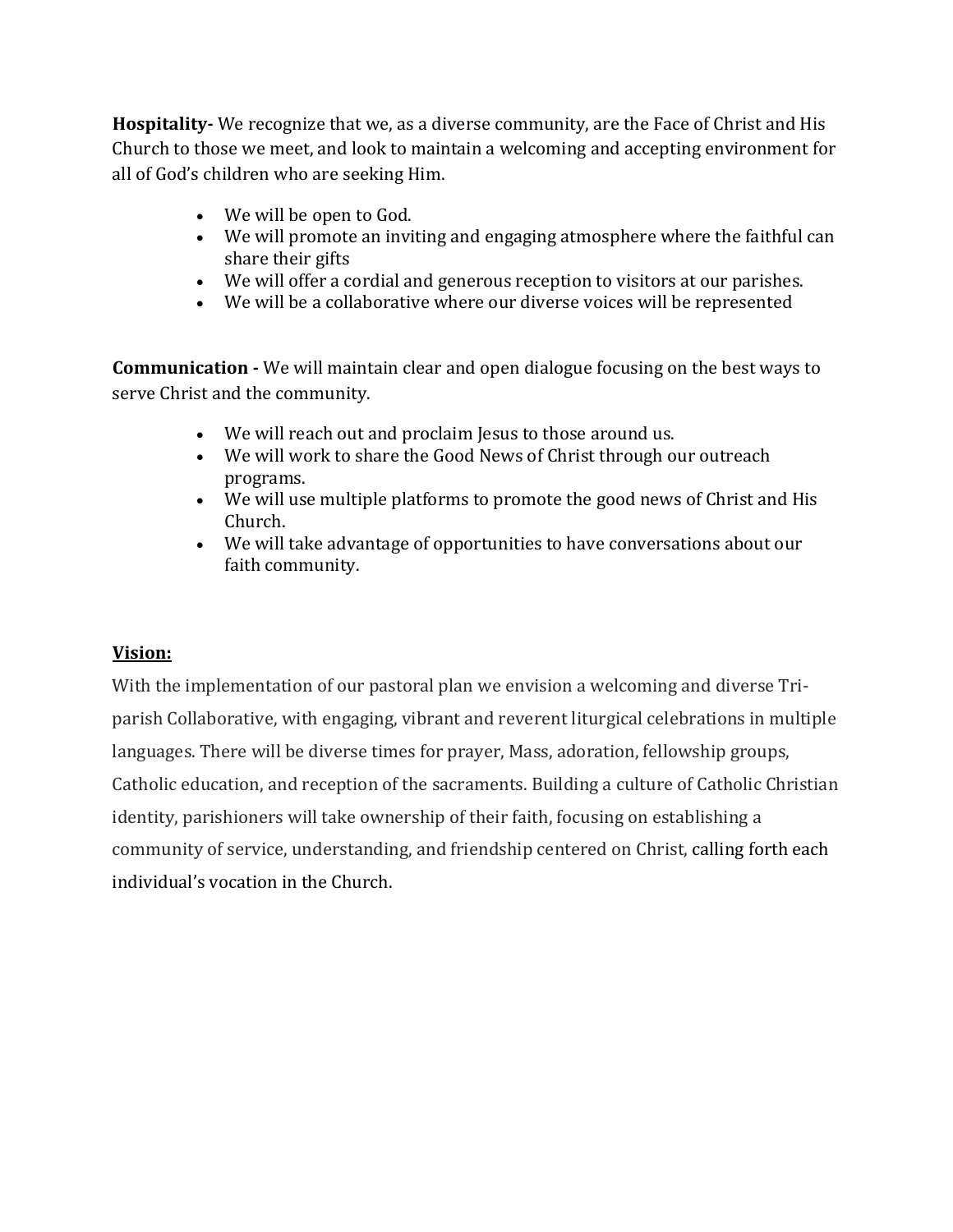#### **Priorities:**

#### 1. **Strengthening Our Celebration of the Sacraments**

Creating vibrant liturgical celebrations (i.e., Mass, Adoration, Confession) that engage people of all ages, cultures and languages, will help all parishioners to deepen their relationship with Christ.

# **SMART GOAL #1** By June 1, 2018, we will have developed a schedule for Adoration, Confession and Holy Mass that will remove obstacles to access and allow for a rich and reverent celebration of the Sacraments

| <b>Milestones</b>                                            | Date              |  |
|--------------------------------------------------------------|-------------------|--|
| Review current Mass and Sacrament schedule, and create       | Sep 1, 2017       |  |
| Collaborative-wide survey regarding the sacraments.          |                   |  |
|                                                              |                   |  |
| Administer survey, in digital and paper formats.             | Sep-Oct 2017      |  |
| Pastor creates draft of new schedule based on survey results | Nov 2017-Jan 2018 |  |
| and needs of the Collaborative.                              |                   |  |
| Pastor presents draft to Collaborative Council for review    | Mar 15/2018       |  |
| and modification.                                            |                   |  |
| Pre-Rollout and preparation period begins.                   | Apr 1/2018        |  |
| Implementation of new schedule.                              | June $1/2018$     |  |
| <b>Point Person</b>                                          |                   |  |
| Kerri Babish                                                 |                   |  |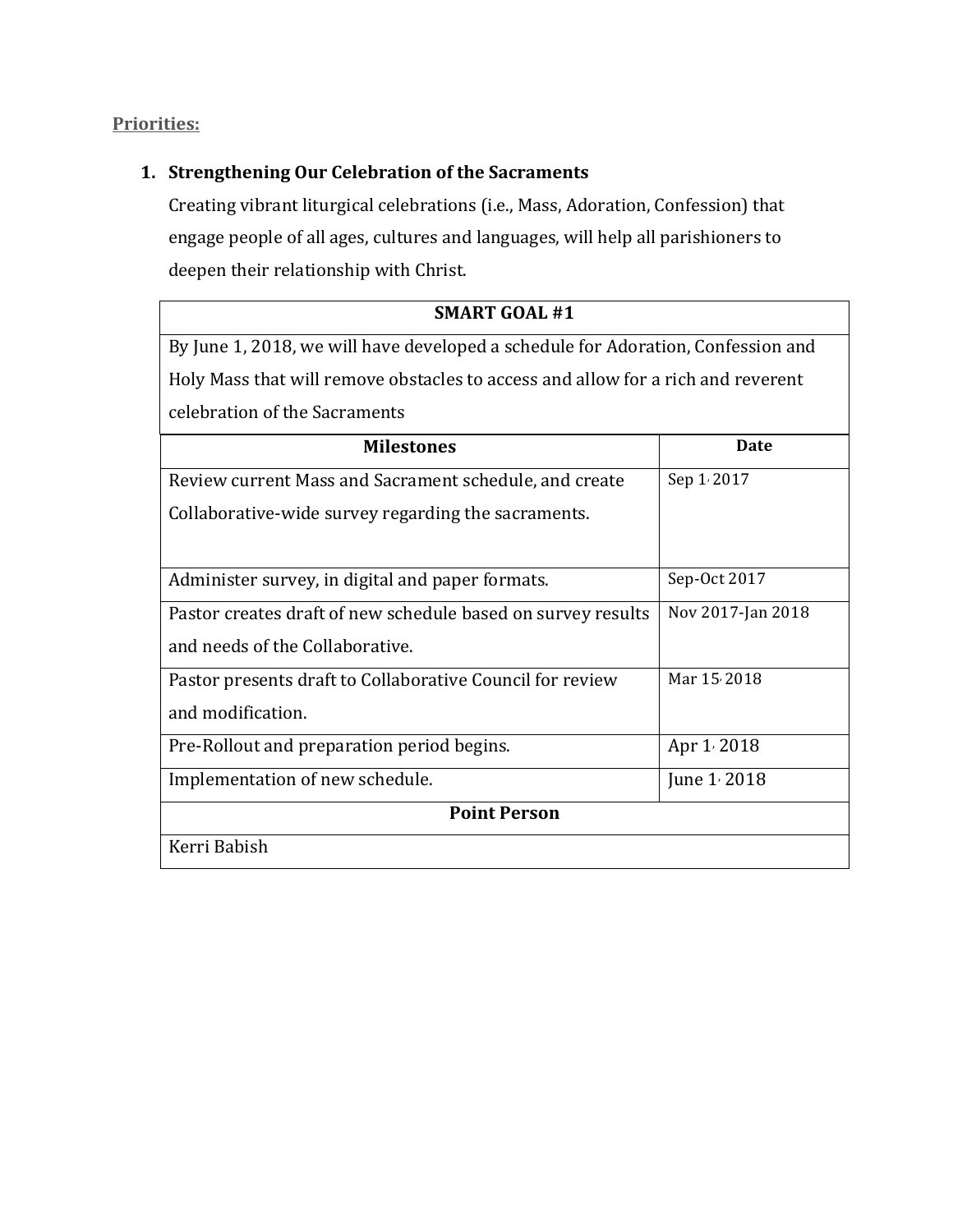| <b>SMART GOAL #2</b>                                                          |                 |  |
|-------------------------------------------------------------------------------|-----------------|--|
| By June 1, 2018, we will form hospitality ministry teams to welcome those who |                 |  |
| come through our doors for weekend Masses.                                    |                 |  |
| <b>Milestones</b>                                                             | Date            |  |
| Present to Collaborative Council formation of Hospitality                     | Sep 1, 2017     |  |
| Ministry Team.                                                                |                 |  |
| Determine scope of Hospitality Ministry; i.e. how often                       | Sep 30, 2017    |  |
| would a volunteer be required to "welcome," which Masses,                     |                 |  |
| what other activities might they be involved                                  |                 |  |
| Identify in each parish potential hospitality team members                    | By Nov 30, 2017 |  |
| and invite them to an informational meeting.                                  |                 |  |
| Hold informational meeting to share vision and determine                      | By Jan 15, 2018 |  |
| leaders                                                                       |                 |  |
| Hold training for Hospitality Team volunteers                                 | Mar 15, 2018    |  |
| Schedule and activate hospitality ministry team                               | Apr $1/2018$    |  |
| <b>Point People</b>                                                           |                 |  |
| Michele Taylor & Fr. Harry Kaufman                                            |                 |  |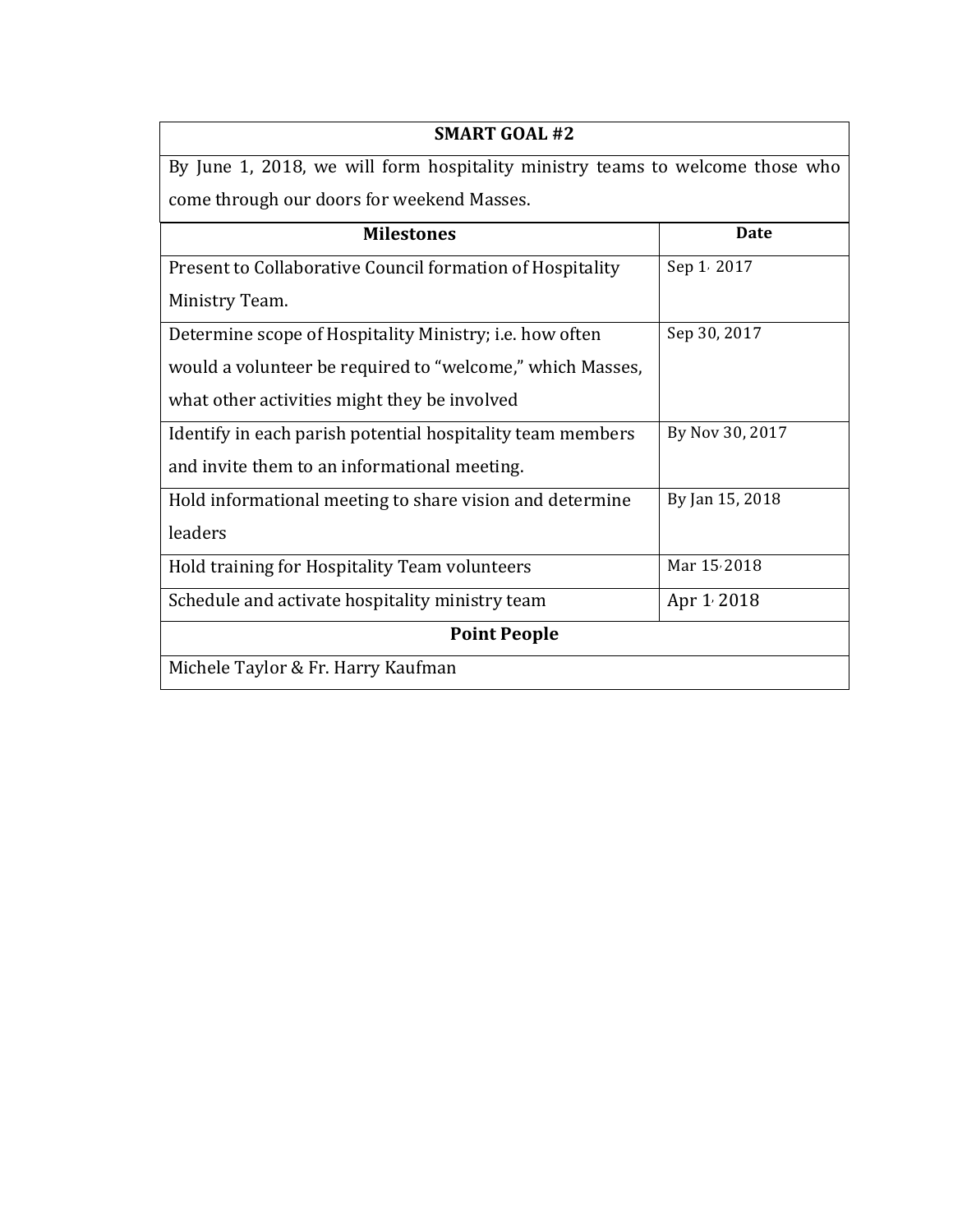#### 2. Promoting a Culture of Vocations, particularly to the Diocesan Priesthood

Vocations are important for the growth of the Church as a whole. We need to encourage all parishioners to discern their vocations in life, but with a special emphasis on the priesthood to serve the people of God.

| <b>SMART GOAL #1</b>                                                               |              |  |
|------------------------------------------------------------------------------------|--------------|--|
| By June 1st of 2018, we will have created a Collaborative Vocation Team consisting |              |  |
| of at least six and no more than ten volunteers.                                   |              |  |
| <b>Milestones</b>                                                                  | <b>Date</b>  |  |
| Identify potential candidates from all parishes and ethnic                         | Oct 31, 2017 |  |
| backgrounds.                                                                       |              |  |
| Invite parishioners to join Collaborative Vocations team.                          | Dec $1.2017$ |  |
| Gather team information and optimal times to hold                                  | Jan 31, 2018 |  |
| meetings.                                                                          |              |  |
| Meet with members of the Archdiocesan Vocations office,                            | Mar 1/2018   |  |
| hold a training session, followed by regularly scheduled                           |              |  |
| meetings                                                                           |              |  |
| <b>Point Person</b>                                                                |              |  |
| Fr. David Callahan                                                                 |              |  |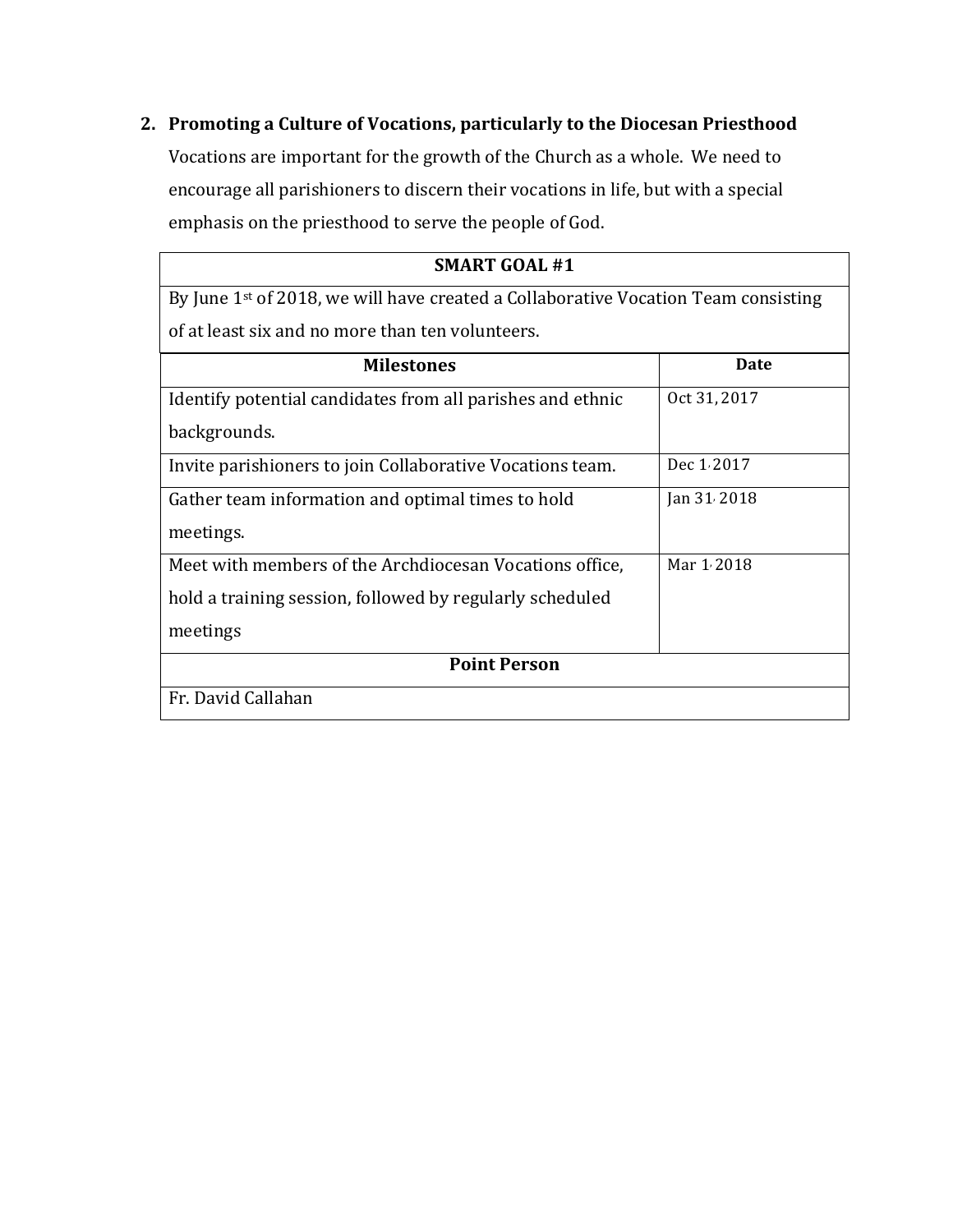| <b>SMART GOAL #2</b>                                                           |              |  |
|--------------------------------------------------------------------------------|--------------|--|
| By June 29th of 2020, our Collaborative Vocation Team will have implemented at |              |  |
| least three initiatives to create a culture of vocations within each parish.   |              |  |
| <b>Milestones</b>                                                              | Date         |  |
| <b>Implement Holy Hour for Vocations.</b>                                      | Jun 30 2018  |  |
| Offer times for prayer and discussion with                                     | Sep 2018     |  |
| parents/grandparents/guardians/catechists on how to                            |              |  |
| encourage and foster vocations within their families and/or                    |              |  |
| classrooms. Include teachers of St. Catherine Middle School.                   |              |  |
| Utilize members and resources of RCAB Vocations office                         |              |  |
| Implement Prayer for the faithful at each mass                                 | Nov 31/2018  |  |
| Invitation to St. Andrew Dinner and Retreats for Priestly                      | Jan 31, 2019 |  |
| vocations.                                                                     |              |  |
| <b>Implement Vocations Crucifix.</b>                                           | Jan 31, 2019 |  |
| <b>Implement Vocations Panel.</b>                                              | Jan 31, 2020 |  |
| <b>Point Person</b>                                                            |              |  |
| Fr. David Callahan                                                             |              |  |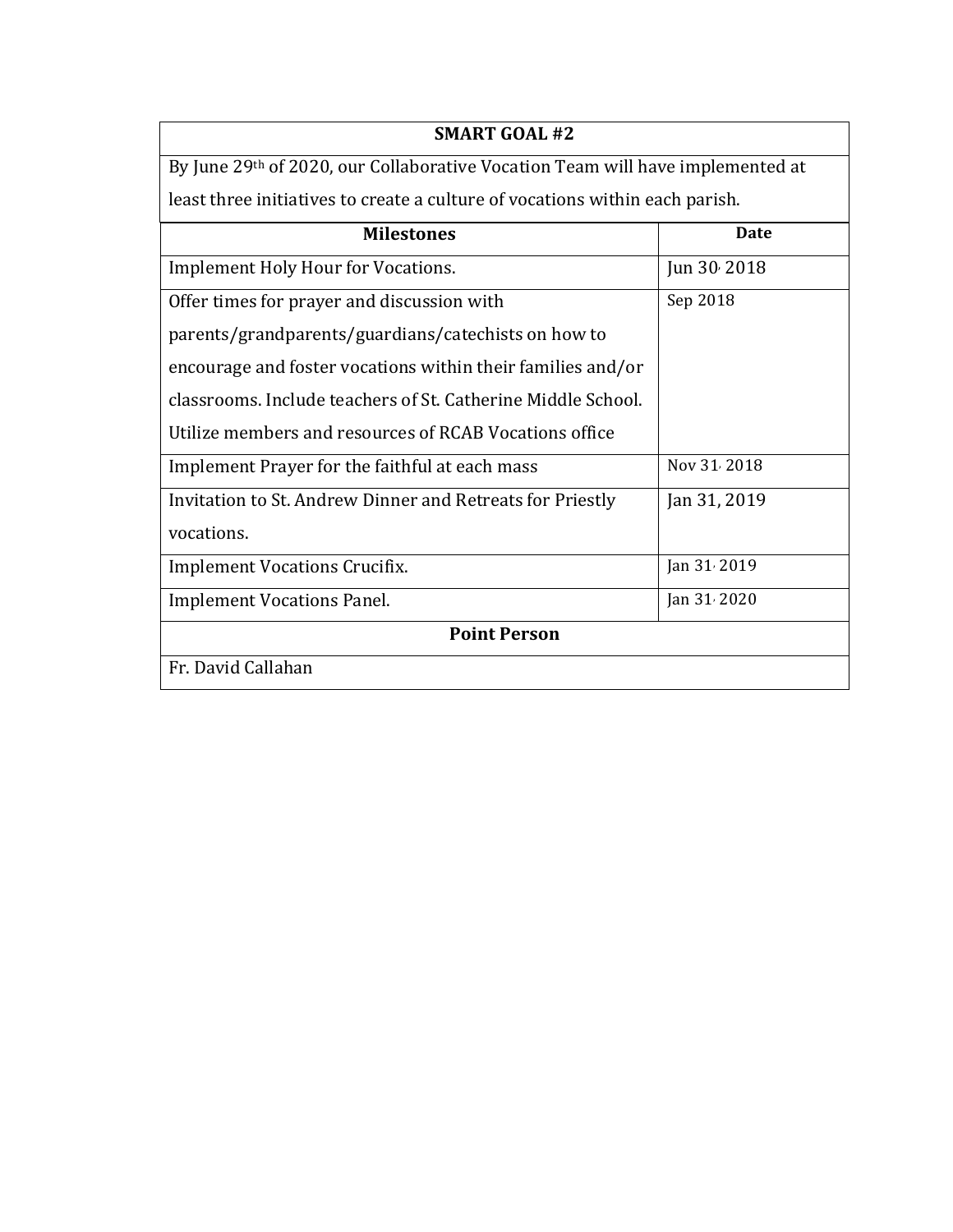#### **3. Developing Small Group Discipleship**

We recognize that our Faith is dependent upon our relationship with one another, as we are all members of the Body of Christ. These relationships are brought about, developed and strengthened by belonging to a vibrant and caring Christian community of which all feel part. Development of small groups will be imperative to the growth and success of the great commissioning to "go forth and make disciples of all nations." As we develop into a more vibrant and growing community, we need to embolden men and women to take leadership roles in their faith and to help establish these kinds of small groups.

| <b>SMART GOAL #1</b>                                                              |              |  |
|-----------------------------------------------------------------------------------|--------------|--|
| By Lent 2020, 8 newly formed small faith sharing groups will be meeting regularly |              |  |
| within the collaborative.                                                         |              |  |
| <b>Milestones</b>                                                                 | <b>Date</b>  |  |
| Outreach by Staff and Priests to community members to form                        | Sep 2017     |  |
| Spiritual Leadership team                                                         |              |  |
| Dialog and development of Spiritual Leadership Team through                       | Oct 2017     |  |
| formation, training, retreats, and prayer                                         |              |  |
| Advertise evangelization program selected by Collaborative                        | Jan 1-Ash    |  |
| Pastoral Council.                                                                 | Wednesday    |  |
|                                                                                   | 2018         |  |
| Implement program selected by Collaborative Pastoral Council,                     | Lent of 2018 |  |
| leading to the creation of four new small faith sharing groups.                   |              |  |
| Continue implementation of evangelization program, leading to                     | Lent of 2019 |  |
| the creation of an additional two new small faith sharing groups                  |              |  |
| (for a total of 6).                                                               |              |  |
| Evaluate success of evangelization program, with a view to                        | May 2019     |  |
| continuing or choosing another option.                                            |              |  |
| Continue implementation of evangelization program (or                             | Lent of 2020 |  |
| implement new program), leading to the creation of an additional                  |              |  |
| two new small faith sharing groups (for a total of 8).                            |              |  |